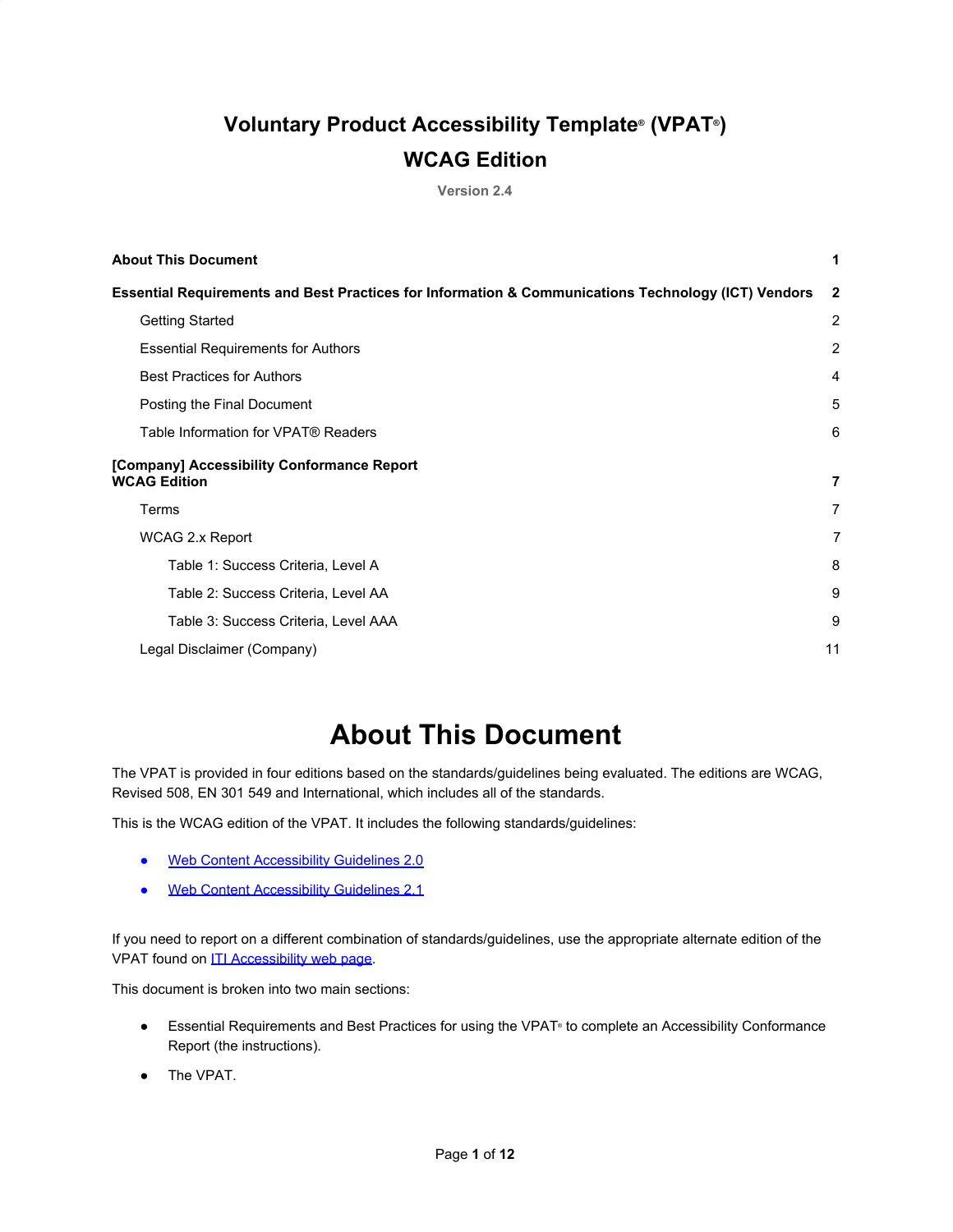Please carefully review the Essential Requirements and Best Practices sections before using the VPAT to create an Accessibility Conformance Report.

The purpose of these instructions is to promote accurate and consistent reporting of product accessibility information.

The VPAT is a template used to document a product's conformance with accessibility standards and guidelines. The purpose of the Accessibility Conformance Report is to assist customers and buyers in making preliminary assessments regarding the availability of commercial "Electronic and Information Technology," also referred to as "Information and Communication Technology" (ICT) products and services with features that support accessibility.

The Information Technology Industry Council (ITI) provides the VPAT. Use of the template and service mark does not require membership in ITI.

# <span id="page-1-0"></span>**Essential Requirements and Best Practices for Information & Communications Technology (ICT) Vendors**

This section provides guidance for reporting product conformance for major accessibility standards and guidelines using the VPAT**®** to produce the Accessibility Conformance Report. Deviating from these guidelines precludes vendors from referencing the template by name and/or the VPAT acronym.

### <span id="page-1-1"></span>**Getting Started**

- 1. Before creating a report, read all of the materials provided in this document.
- 2. Determine which accessibility standards/guidelines will be included in the product conformance report and use the appropriate VPAT file.
- 3. It is the vendor's responsibility to maintain the integrity of the data in the report.

### <span id="page-1-2"></span>**Essential Requirements for Authors**

The following are the minimum requirements to produce an Accessibility Conformance Report based on the VPAT**®** .

- 1. The VPAT name and template are registered service marks of ITI. Use of the VPAT template and name requires the inclusion of the registered service mark (i.e., "VPAT**®"**). Users of the VPAT agree not to deviate from the Essential Requirements for Authors.
- 2. The template file can be used as is or replicated in a different delivery format, for example as HTML or PDF. The final conformance report must be accessible.
- 3. A report must contain the following content at a minimum:
	- **Report Title**  In the heading format of "[Company Name] Accessibility Conformance Report".
	- **VPAT Heading Information Template version.**
	- **Name of Product/Version**  Name of Product being reported, including product version identifier if necessary.
	- **Report Date**  Date of report publication. At a minimum, provide the month and year of the report publication. For example, "May 2016". If date is included, ensure it is clear "4 May 2016" or "May 4, 2016".
	- **Product Description A brief description of the product.**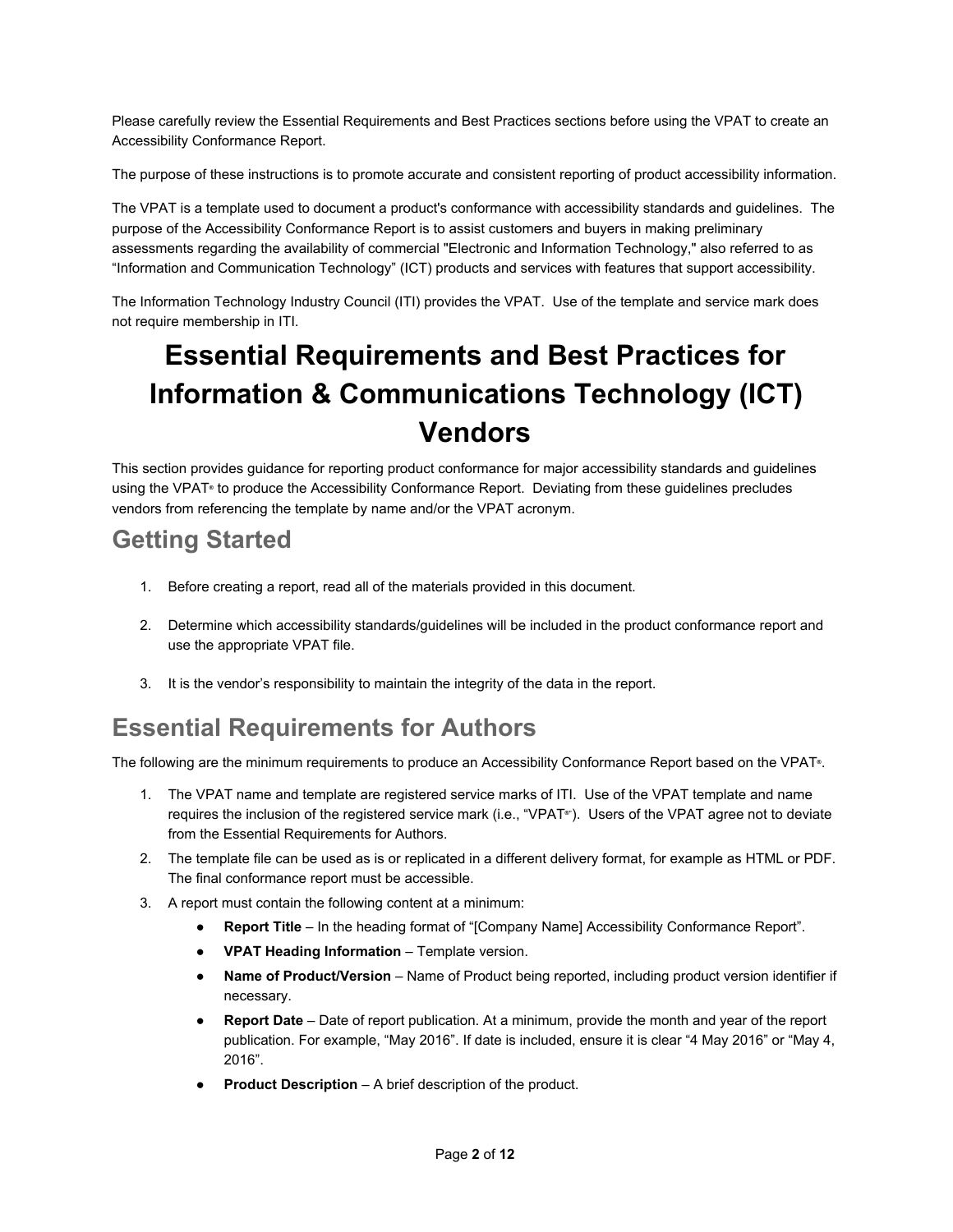- **Contact Information**  Contact Information for follow-up questions. Listing an email is sufficient.
- Notes Any details or further explanation about the product or the report. This section may be left blank.
- **Evaluation Methods Used**  Include a description of evaluation methods used to complete the VPAT for the product under test.
- **Applicable Standards/Guidelines**  A clear indication of which Standards/Guidelines this Conformance Report covers.
	- The list must include only the Standards/Guidelines used to evaluate the product.
	- The applicable Standards/Guidelines that are included in this edition of the VPAT template are:
		- [Web Content Accessibility Guidelines 2.0](http://www.w3.org/TR/2008/REC-WCAG20-20081211) or WCAG 2.0 (ISO/IEC 40500).
		- [Web Content Accessibility Guidelines 2.1](https://www.w3.org/TR/WCAG21) or WCAG 2.1.
	- If other Standards/Guidelines are reported then use the appropriate VPAT edition.
	- This information can be in a table format at the top of the report with the table heading 'Standards/Guidelines' and the reported Standards/Guidelines identified. This information can alternatively be supplied in the introductory text of the report. In the VPAT we have used a table as an example and listed "(yes / no)" for each guideline. To indicate what the report covers leave the appropriate yes or no on each guideline.
	- If multiple Guideline tables are included, each table must identify the Guideline that the criteria in that table represent.
- **Terms**  The report must list the definition of the terms used in the Conformance Level column. ITI recommends the following terms. If a vendor deviates from the ITI definitions, the vendor shall reference this change in the heading Notes section. If a term is not used it can be removed from the list. The ITI definitions are:
	- **Supports**: The functionality of the product has at least one method that meets the criterion without known defects or meets with equivalent facilitation.
	- **Partially Supports**: Some functionality of the product does not meet the criterion.
	- **Does Not Support**: The majority of product functionality does not meet the criterion.
	- **Not Applicable**: The criterion is not relevant to the product.

Note: When filling in the WCAG tables, a response may use 'Supports' where one might otherwise be inclined to use 'Not Applicable'. This is in keeping with [WCAG 2.0 Understanding Conformance:](https://www.w3.org/TR/UNDERSTANDING-WCAG20/conformance.html) This means that if there is no content to which a success criterion applies, the success criterion is satisfied.

- **Not Evaluated**: The product has not been evaluated against the criterion. This can only be used in WCAG 2.x Level AAA.
- **Tables for Each Standard or Guideline** Tables showing the responses to the criteria.
- 4. WCAG Conformance Information The answers in the WCAG success criteria are based on the level of conformance being reported (Level A, AA or AAA).
	- These tables are used to answer:
		- The selected levels of WCAG 2.x Guidelines.
	- When reporting on WCAG 2.0 criteria it is acceptable to remove the WCAG 2.1-specific criteria from the table. These are marked '2.1 only' within the row.
- 5. Remarks and Explanations Detailed remarks should be provided in the Remarks and Explanations column to justify your answer in the Conformance Level column.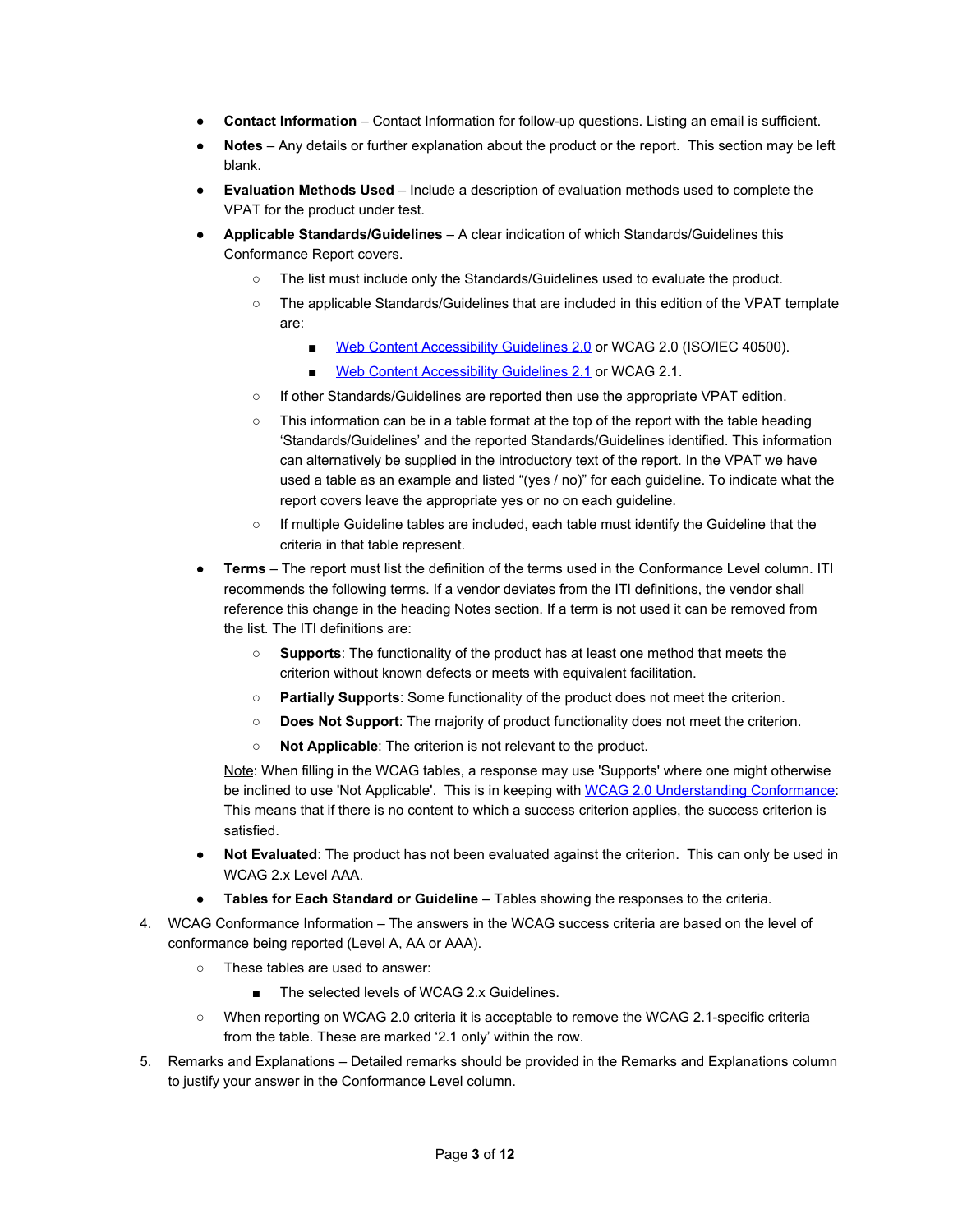- When the conformance level is 'Partially Supports' or 'Does Not Support', the remarks should identify:
	- The functions or features with issues.
	- How they do not fully support.
- If the criterion does not apply, explain why.
- If an accessible alternative is used, describe it.

### <span id="page-3-0"></span>**Best Practices for Authors**

ITI suggests that authors adopt the following best practices when using the VPAT**®** to create an Accessibility Conformance Report.

- **Branding Header:** Company logo or branding information
- **Report Date Changes:** If a report is revised, change the report date and explain the revision in the Notes section. Alternately, create a new report and explain in the Notes section that it supersedes an earlier version of the report.
- **Notes:** Add any notes applicable to product or the report
	- Additional information about the product version that the document references
	- Any revisions to the document
	- Links to any related documents
	- Additional information describing the product
	- Additional information about what the document does or does not cover
	- Information suggested by the [WCAG 2.0 Conformance Claim](http://www.w3.org/TR/WCAG20/#conformance-claims)
	- Information needed to satisfy ISO/IEC 17050-1:2004, Supplier's Declaration of Conformity
- **Evaluation Methods Used** Information to enter may include the following:
	- Testing is based on general product knowledge
	- Similar to another evaluated product
	- Testing with assistive technologies
	- Published test method (provide name, publisher, URL link)
	- Vendor proprietary test method
	- Other test method
- **Remarks and Explanations: This section may include:** 
	- Information regarding the testing of a given criteria.
	- Information on application dependencies to support accessibility (e.g. OS, app frameworks, browsers recommended).
	- How the customer can find more information about accessibility issues. One method can be to include the bug ID where customers can call the company's customer support to get additional information.
	- Known workarounds for accessibility issues.
- **Legal Disclaimer:** Area for any legal disclaimer text required by your organization.
- **Report Size:** To reduce the size of the report it is acceptable to remove sections. Individual criteria cannot be removed, only sections at a time. Section removal is acceptable in four situations: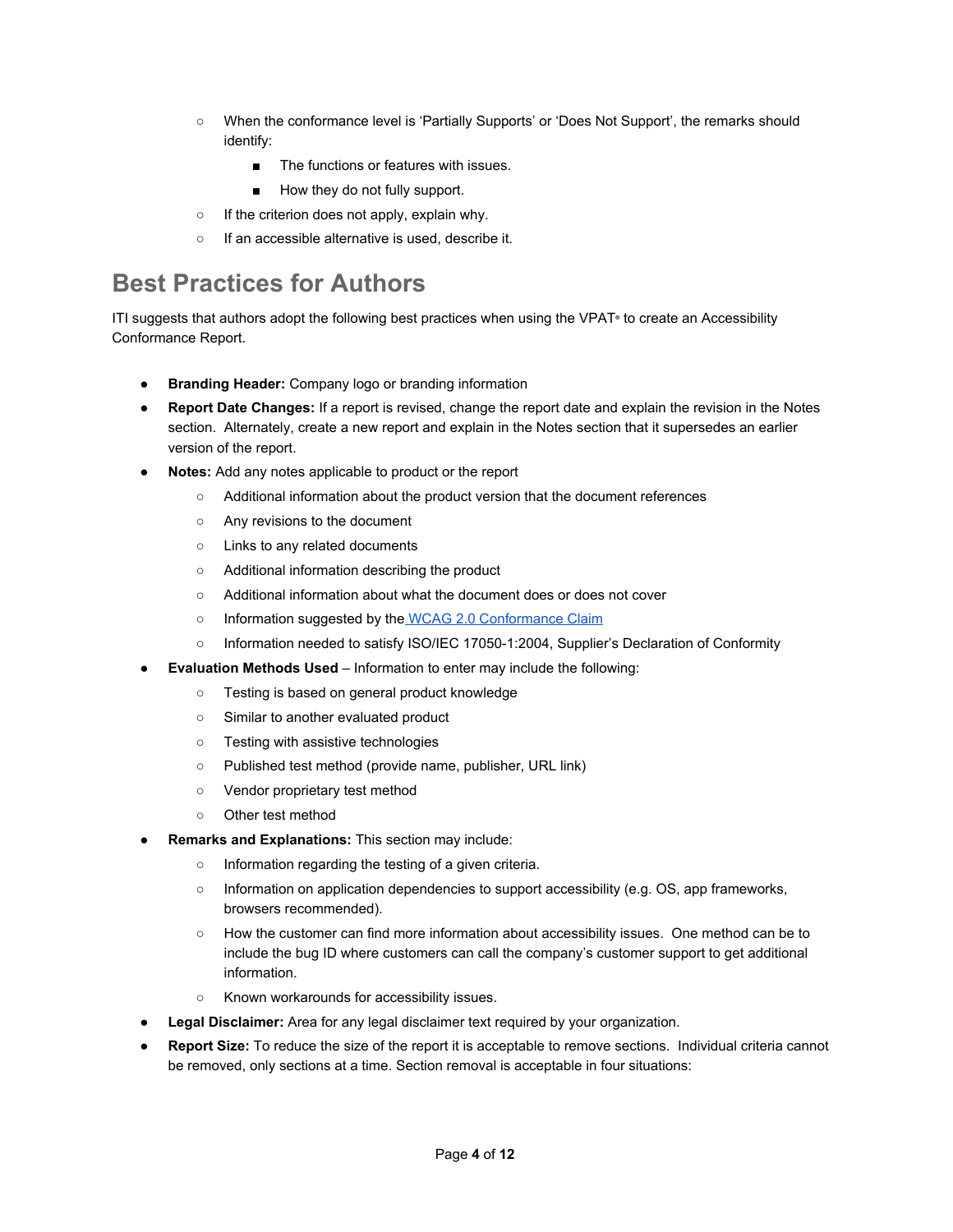- When an entire section is not being reported on because it does not apply to the product, for example:
- Chapter 4: Hardware. Information should be included in the notes for that section why it has been removed.
- A card reader that does not have sound could remove the criteria in section 413 Closed Caption Processing Technologies and just note the why the criteria does not apply.
- When reporting on WCAG 2.0 criteria it is acceptable to remove the WCAG 2.1-specific criteria from the table. These are marked '2.1 only' within the row.
- If the product is not being evaluated for a level of the criteria (for example Level AAA) then that table may be deleted.
- If a requesting customer has identified that a section of the standard does not apply, information should be included in the notes that the section has been removed.
- **WCAG 2.x Tables:** The WCAG 2.x criteria are shown in three tables, Level A, Level AA, and Level AAA.
	- If desired, these tables can be combined into one table.
	- When reporting on a level (A, AA or AAA) all criteria for that level must be answered for the particular version of WCAG that the report includes.
- **Language:** Translation to other languages is permitted.
- **Multiple Reports:** When using the VPAT to create an Accessibility Conformance Report for complex products it may be helpful to separate answers into multiple reports. For example, when a product is an Authoring Tool that also has web content and documentation. When multiple reports are used for a complex product, it is required to explain this and how to reach the other reports in the Notes section of each report.
- **Criteria Text:** To help conserve space in the ITI template only the criteria ID number and a short title have been included. Where possible, links have been included to the standard/guideline.
	- It is acceptable to add the full text of the criteria into the cell if desired to help with understanding.
	- The links to the standards/guidelines can be removed.
- **Ordering of Tables:** The order that the guideline tables appear may be changed to facilitate reading. For example, instead of separating the Level A, Level AA and Level AAA criteria, they may be put in one table in numerical order.
- **Guideline Section Heading Rows in Tables:** The tables include heading rows to facilitate understanding the context of the criteria.
	- $\circ$  The cells in these rows do not require answers as indicated by "Heading cell no response required."
	- It is optional to add a response if desired.
	- The shading of the row is also optional.
	- If removing the heading rows, edit the criteria titles so it's clear where they apply.

### <span id="page-4-0"></span>**Posting the Final Document**

- When publishing your Accessibility Conformance Report, be sure to remove the entire first 9 pages of this document, including the table of contents, introductory information and instructions.
- $\bullet$  Check for each required item in the VPAT<sup>®</sup> document:
	- **○ [Company Name] Accessibility Conformance Report (report title)**
	- **○ (Based on VPAT® Version 2.4)**
	- **○ Name of Product/Version**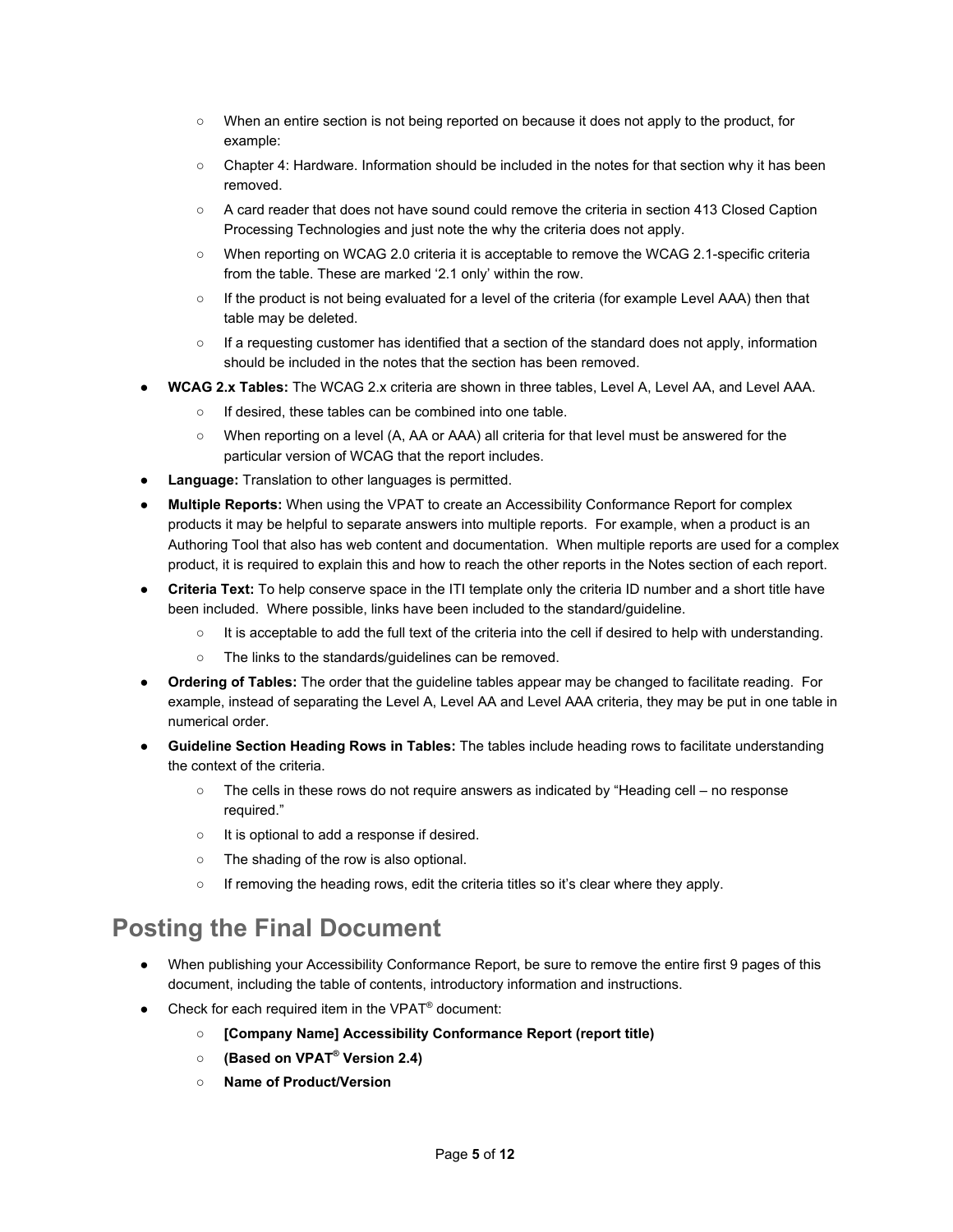- **○ Report Date**
- **○ Product Description**
- **○ Contact Information**
- **○ Notes**
- **○ Evaluation Methods Used**
- **○ Applicable Standards/Guidelines**
- **○ Terms**
- **○ Tables for Each Standard or Guideline**
	- Check that there is a response for each criterion for 'Conformance Level' and 'Remarks and Explanations.'
- Verify that the final document is accessible.
- Post your final document on your company's web site, or make the document available to customers upon request.

#### <span id="page-5-0"></span>**Table Information for VPAT® Readers**

For each of the standards, the criteria are listed by chapter in a table. The structures of the tables are: the first column contains the criteria being evaluated, the second column describes the level of conformance of the product regarding the criteria and the third column contains any additional remarks and explanations regarding the product.

- When sections of criteria do not apply, or are deemed by the customer as not applicable, the section is noted as such and the rest of that table may be removed for that section.
- When multiple standards are being recorded in this document, the duplicative sections are noted and responded to only one time. The duplicate entry will note the cross reference to the data.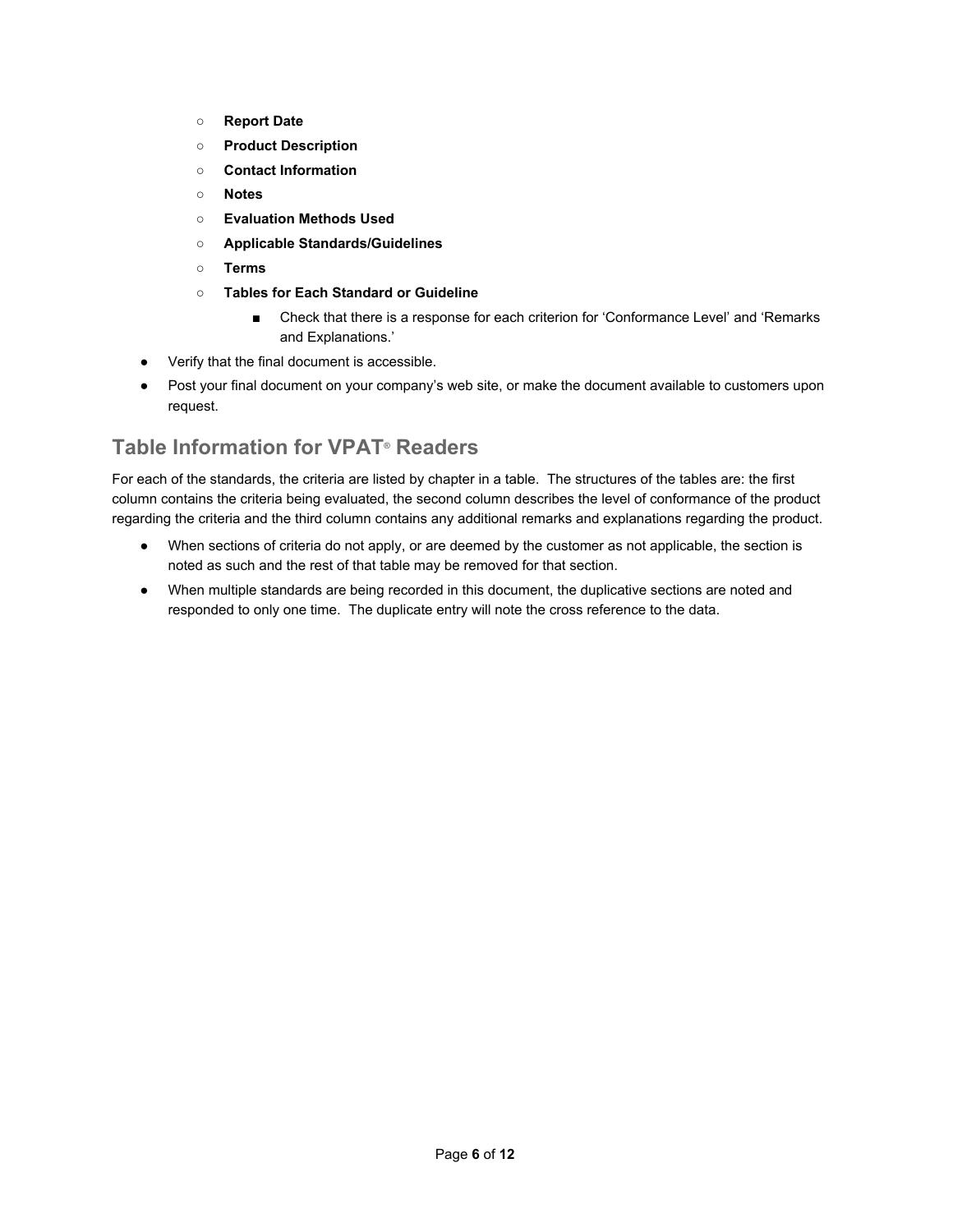# <span id="page-6-0"></span>**Christian Brothers University Accessibility Conformance Report WCAG Edition**

**(Based on VPAT**®  **Version 2.4)**

**Name of Product/Version: CBU Website**

**Report Date: July 7, 2020**

**Product Description: Website accessibility**

**Contact Information: Leslie Graff**

**Notes:**

### **Evaluation Methods Used: Web browser plugins and voice over utility Applicable Standards/Guidelines**

This report covers the degree of conformance for the following accessibility standard/guidelines:

| <b>Standard/Guideline</b>                | <b>Included In Report</b> |
|------------------------------------------|---------------------------|
| Web Content Accessibility Guidelines 2.0 | Level A (Yes / No)        |
|                                          | Level AA (Yes / No)       |
|                                          | Level AAA (Yes / No)      |
| Web Content Accessibility Guidelines 2.1 | Level A (Yes / No)        |
|                                          | Level AA (Yes / No)       |
|                                          | Level AAA (Yes / No)      |

#### <span id="page-6-1"></span>**Terms**

The terms used in the Conformance Level information are defined as follows:

- **Supports**: The functionality of the product has at least one method that meets the criterion without known defects or meets with equivalent facilitation.
- **Partially Supports**: Some functionality of the product does not meet the criterion.
- **Does Not Support**: The majority of product functionality does not meet the criterion.
- **Not Applicable**: The criterion is not relevant to the product.
- **Not Evaluated**: The product has not been evaluated against the criterion. This can be used only in WCAG 2.0 Level AAA.

### <span id="page-6-2"></span>**WCAG 2.x Report**

Note: When reporting on conformance with the WCAG 2.x Success Criteria, they are scoped for full pages, complete processes, and accessibility-supported ways of using technology as documented in the [WCAG 2.0 Conformance](https://www.w3.org/TR/WCAG20/#conformance-reqs) [Requirements](https://www.w3.org/TR/WCAG20/#conformance-reqs).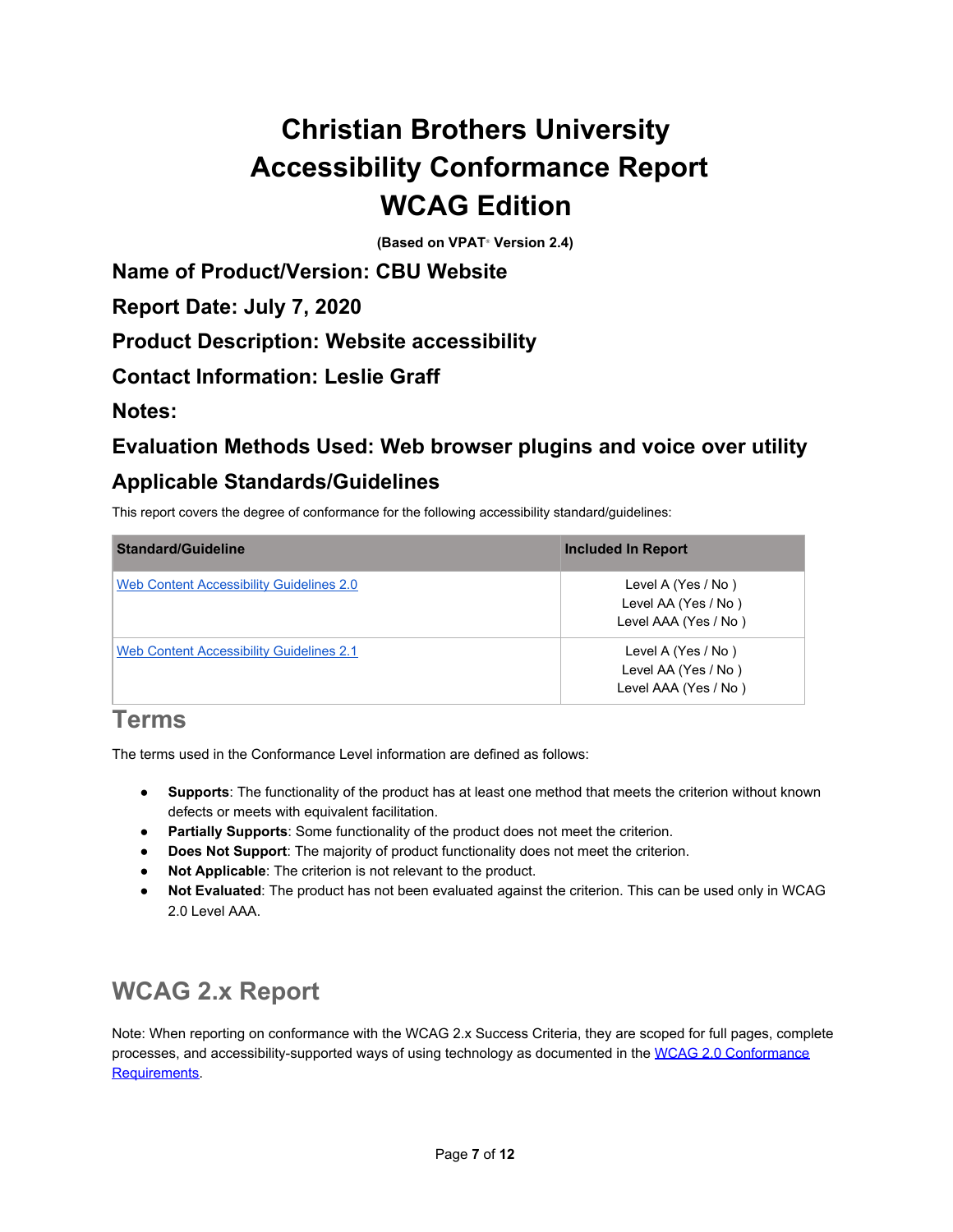### <span id="page-7-0"></span>**Table 1: Success Criteria, Level A**

Notes:

| <b>Criteria</b>                                                         | <b>Conformance Level</b> | <b>Remarks and Explanations</b>                                                                                                                                                                                                                                                                                                                                                                                                                                                             |
|-------------------------------------------------------------------------|--------------------------|---------------------------------------------------------------------------------------------------------------------------------------------------------------------------------------------------------------------------------------------------------------------------------------------------------------------------------------------------------------------------------------------------------------------------------------------------------------------------------------------|
| 1.1.1 Non-text Content (Level A)                                        | Supports                 |                                                                                                                                                                                                                                                                                                                                                                                                                                                                                             |
| 1.2.1 Audio-only and Video-only (Prerecorded)<br>(Level A)              | Does not support         | At this time, the product does not<br>contain Audio-only and / or<br>Video-only content                                                                                                                                                                                                                                                                                                                                                                                                     |
| 1.2.2 Captions (Prerecorded) (Level A)                                  | Partially supports       | Videos displayed on the website are<br>through YouTube - auto-generated<br>captions are provided.                                                                                                                                                                                                                                                                                                                                                                                           |
| 1.2.3 Audio Description or Media Alternative<br>(Prerecorded) (Level A) | Does not support         | Videos do not contain an alternative<br>text-only content.                                                                                                                                                                                                                                                                                                                                                                                                                                  |
| 1.3.1 Info and Relationships (Level A)                                  | Supports                 | ARIA11: Using ARIA landmarks to<br>identify regions of a page<br>ARIA12: Using role=heading to<br>identify headings<br>ARIA13: Using aria-labelledby to<br>name regions and landmarks<br>G115: Using semantic elements to<br>mark up structure AND H49: Using<br>semantic markup to mark<br>emphasized or special text<br>G140: Separating information and<br>structure from presentation to enable<br>different presentations<br>H51: Using table markup to present<br>tabular information |
| 1.3.2 Meaningful Sequence (Level A)                                     | Supports                 | H51: Using table markup to present<br>tabular information                                                                                                                                                                                                                                                                                                                                                                                                                                   |
| 1.3.3 Sensory Characteristics (Level A)                                 | Supports                 | Icons are used to denote when a link<br>is going to open a new window / tab.<br>Directions are used when a is below<br>or to the left or right.                                                                                                                                                                                                                                                                                                                                             |
| 1.4.1 Use of Color (Level A)                                            | Supports                 | G14: Ensuring that information<br>conveyed by color differences is also<br>available in text<br>G205: Including a text cue for colored                                                                                                                                                                                                                                                                                                                                                      |
|                                                                         |                          | form control labels<br>G182: Ensuring that additional visual<br>cues are available when text color                                                                                                                                                                                                                                                                                                                                                                                          |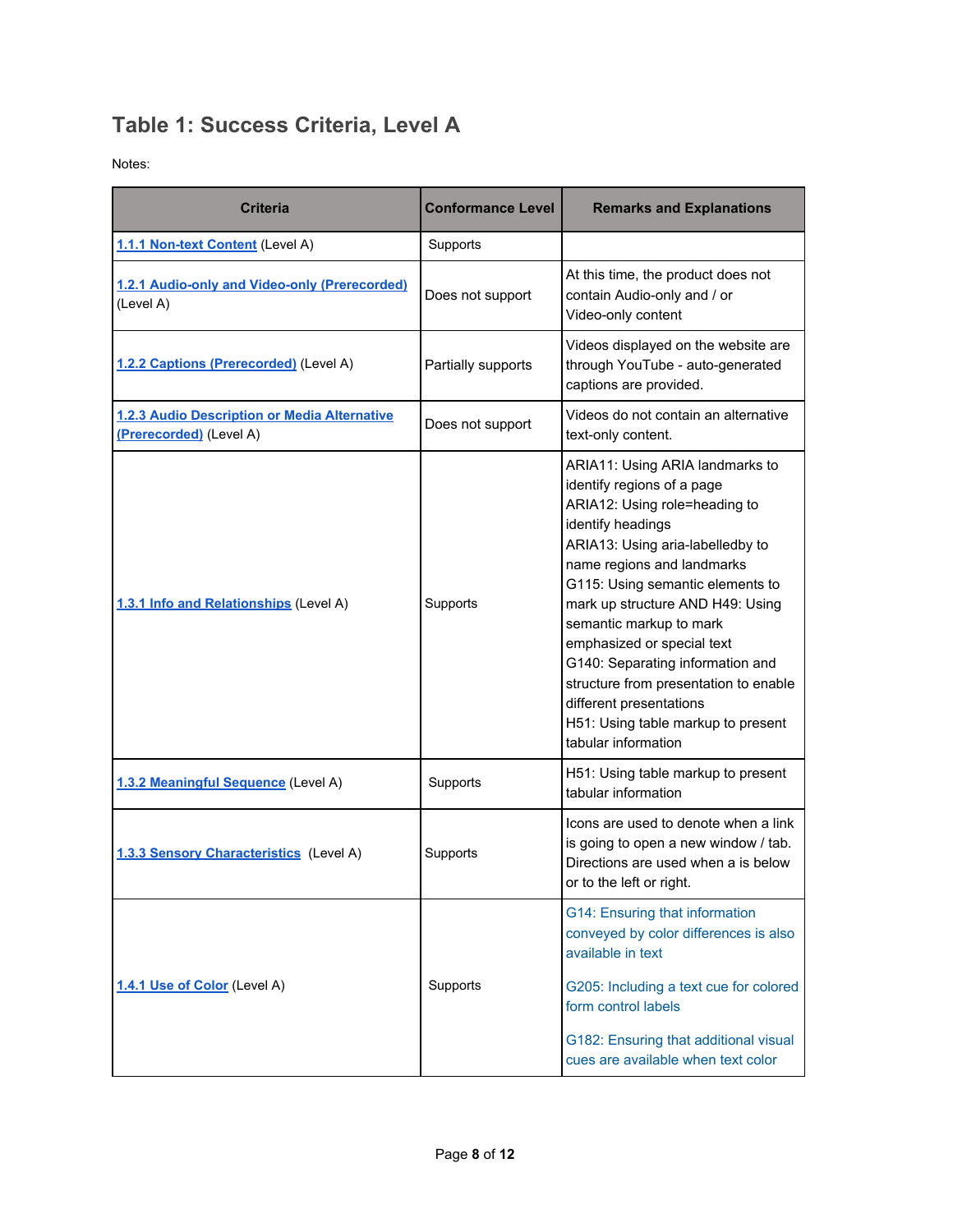|                                                     |                | differences are used to convey<br>information<br>G183: Using a contrast ratio of 3:1<br>with surrounding text and providing<br>additional visual cues on focus for<br>links or controls where color alone is<br>used to identify them                                                                                                            |
|-----------------------------------------------------|----------------|--------------------------------------------------------------------------------------------------------------------------------------------------------------------------------------------------------------------------------------------------------------------------------------------------------------------------------------------------|
| 1.4.2 Audio Control (Level A)                       | Supports       | Audio of videos from YouTube can<br>be controlled through the keyboard.                                                                                                                                                                                                                                                                          |
| 2.1.1 Keyboard (Level A)                            | Supports       | Tested using Silktide browser plugin<br>on Chrome and Firefox and<br>VoiceOver utility on the Mac                                                                                                                                                                                                                                                |
| 2.1.2 No Keyboard Trap (Level A)                    | Supports       | keyboard focus can be moved to a<br>component of the page using a<br>keyboard interface, then focus can<br>be moved away from that component<br>using only a keyboard interface, and,<br>if it requires more than unmodified<br>arrow or tab keys or other standard<br>exit methods, the user is advised of<br>the method for moving focus away. |
| 2.1.4 Character Key Shortcuts (Level A 2.1 only)    | Not applicable | There are no character key shortcuts.                                                                                                                                                                                                                                                                                                            |
| 2.2.1 Timing Adjustable (Level A)                   | Not applicable | There is nothing currently, as of the<br>testing on July 1, 2020, that has a<br>time limit.                                                                                                                                                                                                                                                      |
| 2.2.2 Pause, Stop, Hide (Level A)                   | Not applicable | There is nothing currently, as of the<br>testing on July 1, 2020, that moves,<br>blinks, scrolls, or auto-updates<br>information.                                                                                                                                                                                                                |
| 2.3.1 Three Flashes or Below Threshold (Level<br>A) | Not applicable | There is nothing currently, as of the<br>testing on July 1, 2020, that flashes.                                                                                                                                                                                                                                                                  |
| 2.4.1 Bypass Blocks (Level A)                       | Supports       | G1: Adding a link at the top of each<br>page that goes directly to the main<br>content area                                                                                                                                                                                                                                                      |
| 2.4.2 Page Titled (Level A)                         | Supports       | Each page contains the title element<br>. H25: Providing a title using the title<br>element                                                                                                                                                                                                                                                      |
| 2.4.3 Focus Order (Level A)                         | Supports       | The website can be navigated<br>sequentially and the navigation<br>sequences affect meaning or<br>operation, focusable components                                                                                                                                                                                                                |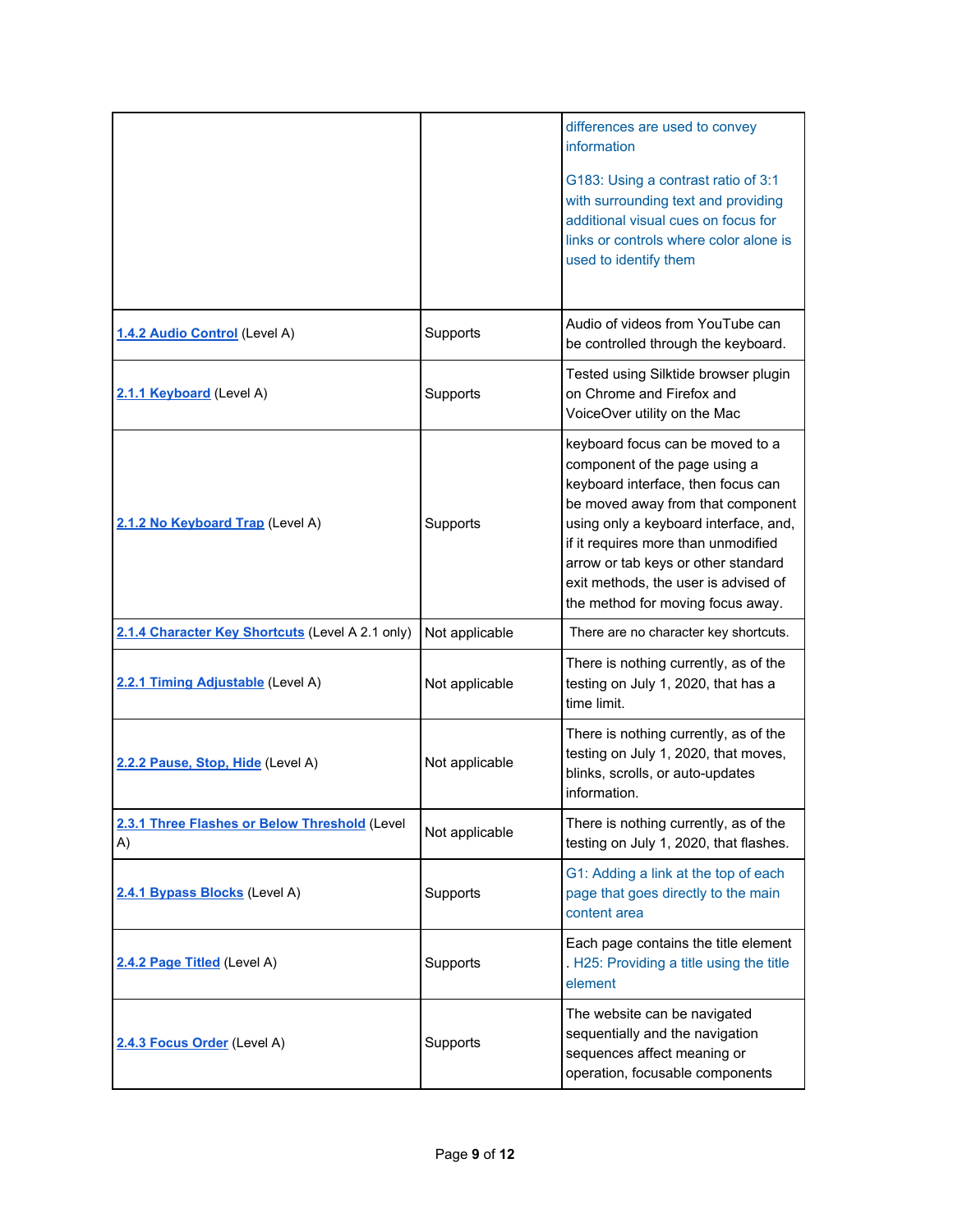|                                               |                 | receive focus in an order that<br>preserves meaning and operability.                                     |
|-----------------------------------------------|-----------------|----------------------------------------------------------------------------------------------------------|
| 2.4.4 Link Purpose (In Context) (Level A)     | Supports        | The purpose of each link can be<br>determined from the link text alone                                   |
| 2.5.1 Pointer Gestures (Level A 2.1 only)     | Not applicable  | There are no gesture based<br>requirements.                                                              |
| 2.5.2 Pointer Cancellation (Level A 2.1 only) | Not applicable  |                                                                                                          |
| 2.5.3 Label in Name (Level A 2.1 only)        | Supports        | Text is included in the visible label<br>as part of the accessible name                                  |
| 2.5.4 Motion Actuation (Level A 2.1 only)     | Not applicable  | No motion is required to activate any<br>functionality of the site.                                      |
| 3.1.1 Language of Page (Level A)              | <b>Supports</b> | The HTML element at the beginning<br>of each page contains the lang<br>attribute with the value of en-US |
| 3.2.1 On Focus (Level A)                      | Supports        |                                                                                                          |
| 3.2.2 On Input (Level A)                      | Supports        |                                                                                                          |
| 3.3.1 Error Identification (Level A)          | Supports        | Forms include error messages.                                                                            |
| 3.3.2 Labels or Instructions (Level A)        | <b>Supports</b> |                                                                                                          |
| 4.1.1 Parsing (Level A)                       | Supports        |                                                                                                          |
| 4.1.2 Name, Role, Value (Level A)             | Supports        |                                                                                                          |

### <span id="page-9-0"></span>**Table 2: Success Criteria, Level AA**

Notes:

| <b>Criteria</b>                                     | <b>Conformance Level</b> | <b>Remarks and Explanations</b>                                                                           |
|-----------------------------------------------------|--------------------------|-----------------------------------------------------------------------------------------------------------|
| 1.2.4 Captions (Live) (Level AA)                    | Not Applicable           | Currently there is no real time events.                                                                   |
| 1.2.5 Audio Description (Prerecorded) (Level<br>AA) | Supported                | Videos from YouTube have closed<br>captioning and descriptions                                            |
| 1.3.4 Orientation (Level AA 2.1 only)               | Supported                | Site has been tested using different<br>orientations.                                                     |
| 1.3.5 Identify Input Purpose (Level AA 2.1 only)    | Supported                | Auto fill can occur on forms within the<br>cbu.edu site                                                   |
| 1.4.3 Contrast (Minimum) (Level AA)                 | Supported                |                                                                                                           |
| 1.4.4 Resize text (Level AA)                        | Supported                |                                                                                                           |
| 1.4.5 Images of Text (Level AA)                     | Supported                |                                                                                                           |
| 1.4.10 Reflow (Level AA 2.1 only)                   | Supported                | C32: Using media queries and grid<br>CSS to reflow columns<br>C31: Using CSS Flexbox to reflow<br>content |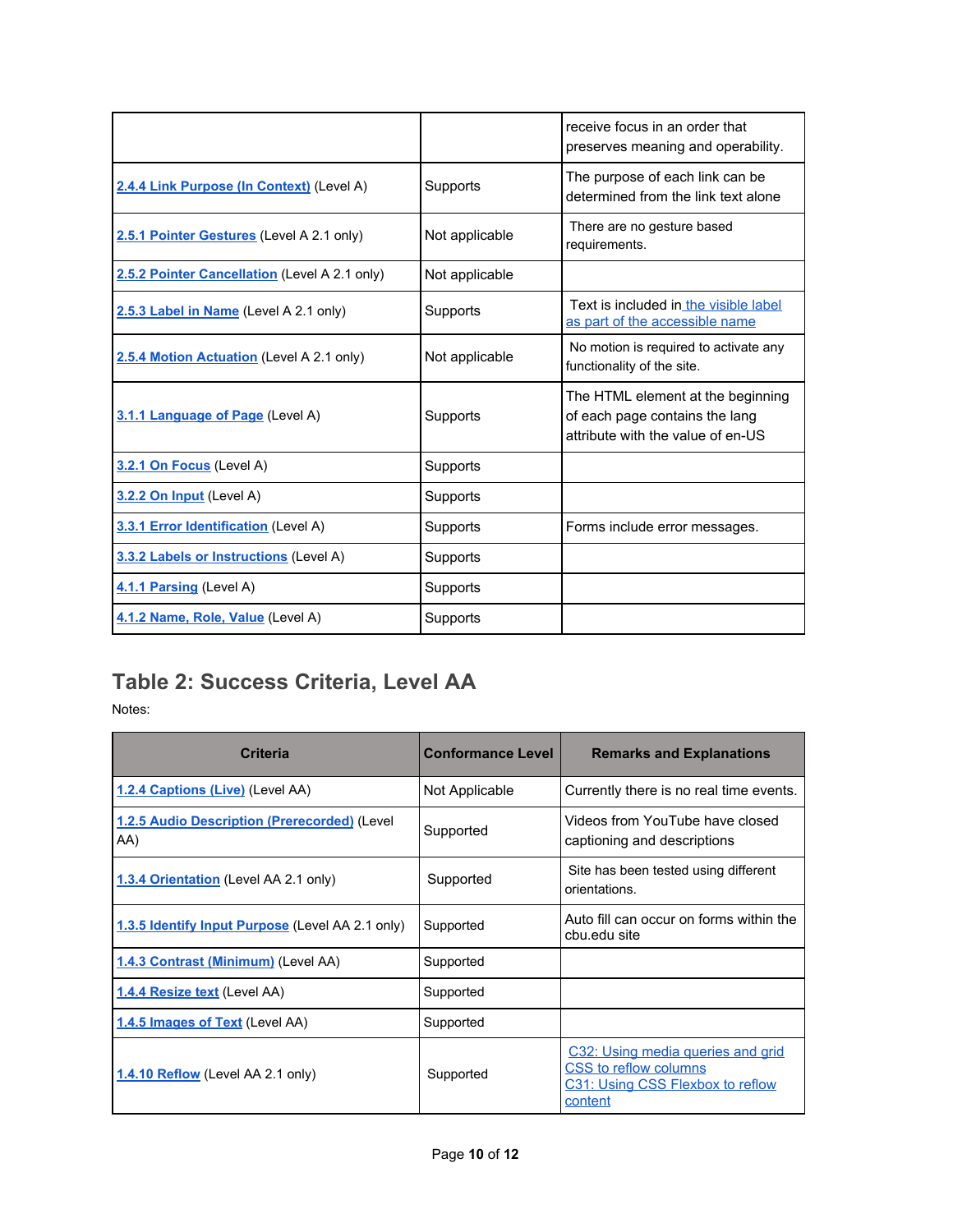| 1.4.11 Non-text Contrast (Level AA 2.1 only)                  | Supported      |                                                                                                                                                                           |
|---------------------------------------------------------------|----------------|---------------------------------------------------------------------------------------------------------------------------------------------------------------------------|
| 1.4.12 Text Spacing (Level AA 2.1 only)                       | Supported      |                                                                                                                                                                           |
| 1.4.13 Content on Hover or Focus (Level AA 2.1<br>only)       | Supported      |                                                                                                                                                                           |
| 2.4.5 Multiple Ways (Level AA)                                | Supported      | G125: Providing links to navigate to<br>related Web pages<br>G63: Providing a site map<br>G161: Providing a search function to<br>help users find content                 |
| 2.4.6 Headings and Labels (Level AA)                          | Supported      |                                                                                                                                                                           |
| 2.4.7 Focus Visible (Level AA)                                | Supported      |                                                                                                                                                                           |
| 3.1.2 Language of Parts (Level AA)                            | Supported      |                                                                                                                                                                           |
| 3.2.3 Consistent Navigation (Level AA)                        | Supports       |                                                                                                                                                                           |
| 3.2.4 Consistent Identification (Level AA)                    | Supports       | G197: Using labels, names, and text<br>alternatives consistently for content<br>that has the same functionality                                                           |
| 3.3.3 Error Suggestion (Level AA)                             | Supports       | suggestions are provided to the user,<br>unless it would jeopardize the<br>security or purpose of the content.                                                            |
| 3.3.4 Error Prevention (Legal, Financial, Data)<br>(Level AA) | Not applicable |                                                                                                                                                                           |
| 4.1.3 Status Messages (Level AA 2.1 only)                     | Supports       | Status messages are given for errors<br>and success. For Search, a status<br>update of "search results" is given, if<br>successful and "nothing found" if<br>unsuccessful |

### <span id="page-10-0"></span>**Table 3: Success Criteria, Level AAA**

Notes:

| <b>Criteria</b>                                                      | <b>Conformance Level</b> | <b>Remarks and Explanations</b> |
|----------------------------------------------------------------------|--------------------------|---------------------------------|
| 1.2.6 Sign Language (Prerecorded) (Level AAA)                        |                          |                                 |
| <b>1.2.7 Extended Audio Description</b><br>(Prerecorded) (Level AAA) |                          |                                 |
| 1.2.8 Media Alternative (Prerecorded) (Level<br>AAA)                 |                          |                                 |
| 1.2.9 Audio-only (Live) (Level AAA)                                  |                          |                                 |
| 1.3.6 Identify Purpose (Level AAA 2.1 only)                          |                          |                                 |
| 1.4.6 Contrast (Enhanced) (Level AAA)                                |                          |                                 |